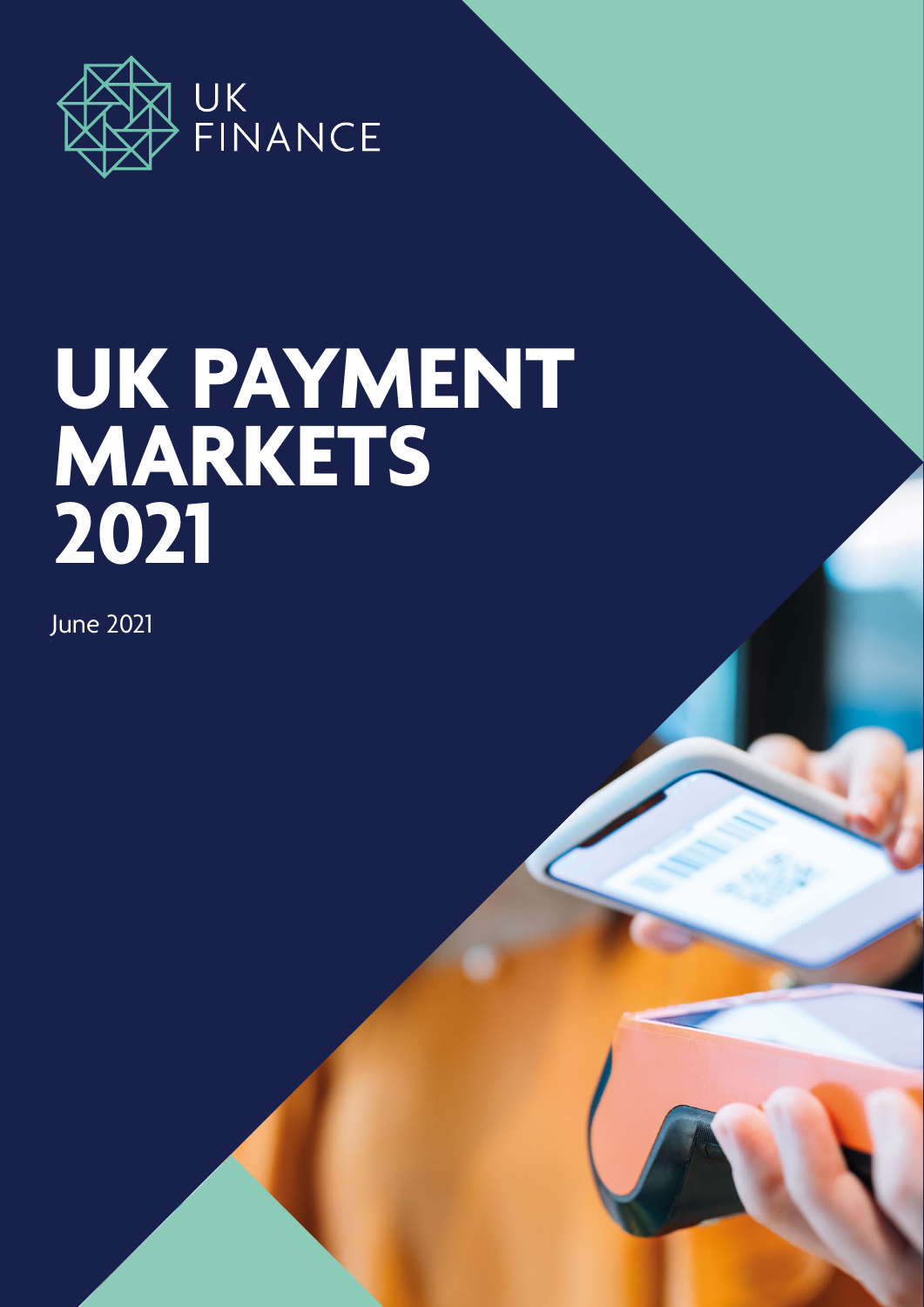#### **UK Payment Markets**

#### **An analysis of recent and emerging developments for all forms of payment**

UK Payment Markets 2021 provides detailed commentary on trends in payment markets in 2020.

It includes statistical tables of historic and forecast data for payments and cash acquisition between 2010 and 2020.

Other publications produced by UK Finance include *UK Cash & Cash Machines, UK Payment Statistics, UK Consumer Payments*.

This report is produced annually to provide an analysis of recent and emerging developments. A report forecasting the impacts of Covid-19 on payment volumes and values will be published separately.

#### **UK Finance**

UK Finance is the collective voice for the banking and finance industry.

Representing around 300 firms across the industry, we act to enhance competitiveness, support customers and facilitate innovation.

We work for and on behalf of our members to promote a safe. transparent and innovative banking and finance industry. We offer research, policy expertise, thought leadership and advocacy in support of our work. We provide a single voice for a diverse and competitive industry. Our operational activity enhances members' own services in situations where collective industry action adds value.

#### Contacts

Information on UK Finance can be found at: www.ukfinance.org.uk

Please contact Data and Research for payment market information: ukfstatistics@ukfinance.org.uk

Please contact Corporate Affairs for press queries or general information: info@ukfinance.org.uk

For information about membership of UK Finance, please contact: membership@ukfinance.org.uk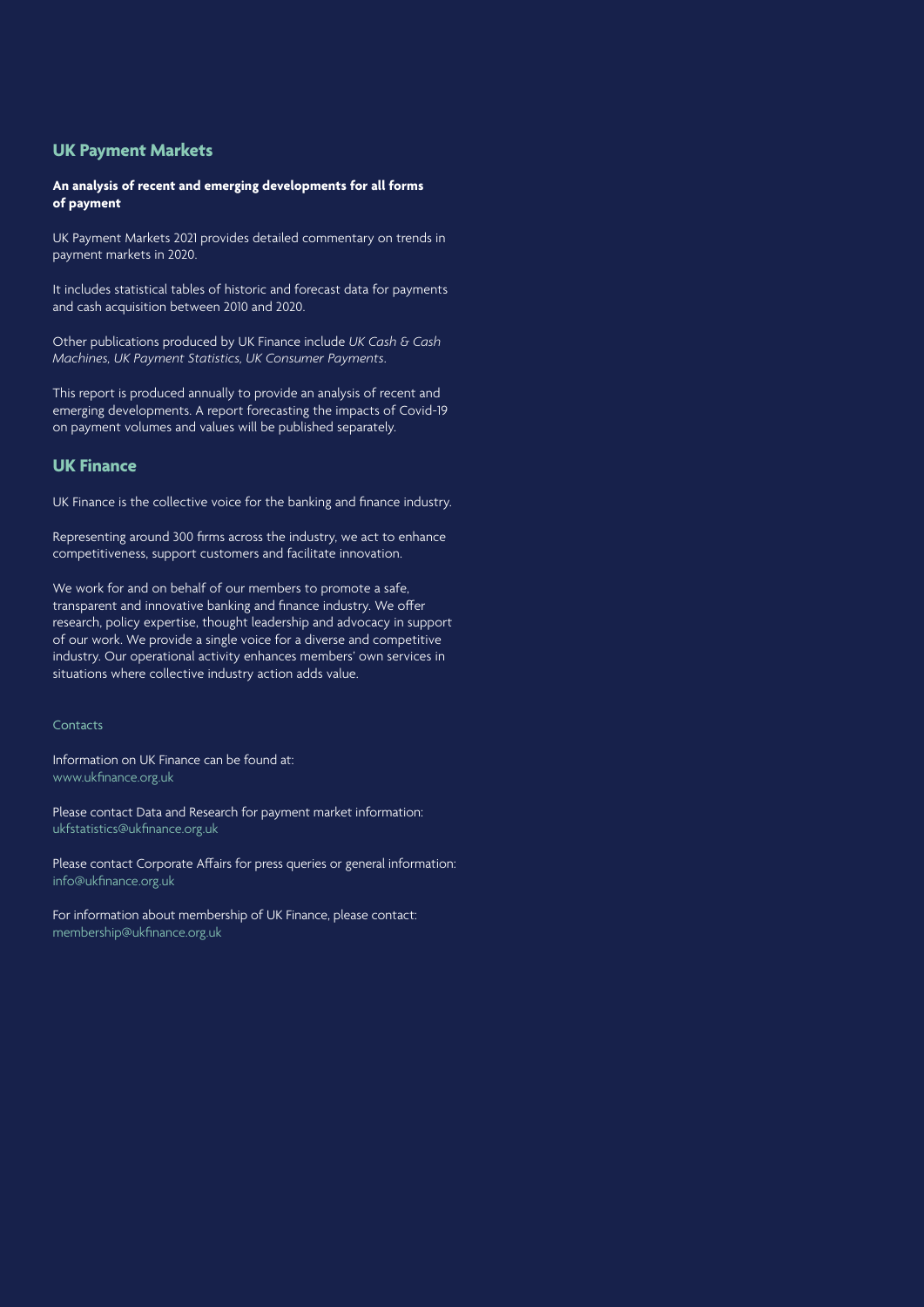## **TABLE OF CONTENTS**

| <b>Payment markets headlines</b>                   | $\overline{\mathbf{4}}$ |
|----------------------------------------------------|-------------------------|
| <b>Section 1 Summary: UK payments in 2020</b>      | 5                       |
| <b>Section 2 Consumer payments</b>                 | 11                      |
| 2.1 Introduction                                   | $\mathbb{I}$            |
| 2.2 Payments made by different groups of consumers | 13                      |
| 2.3 Spontaneous payments                           | 24                      |
| 2.4 Regular payments                               | 26                      |
| 2.5 Cash acquisition                               | 29                      |
| 2.6 Remote banking                                 | 31                      |
| 2.7 Summary: Payments made by adults each month    | 33                      |
| <b>Section 3 Business payments</b>                 | 34                      |
| 3.1 Business to individual payments                | 37                      |
| 3.2 Business to business payments                  | 42                      |
| <b>Key statistics</b>                              | 46                      |
| <b>Appendix</b>                                    | 52                      |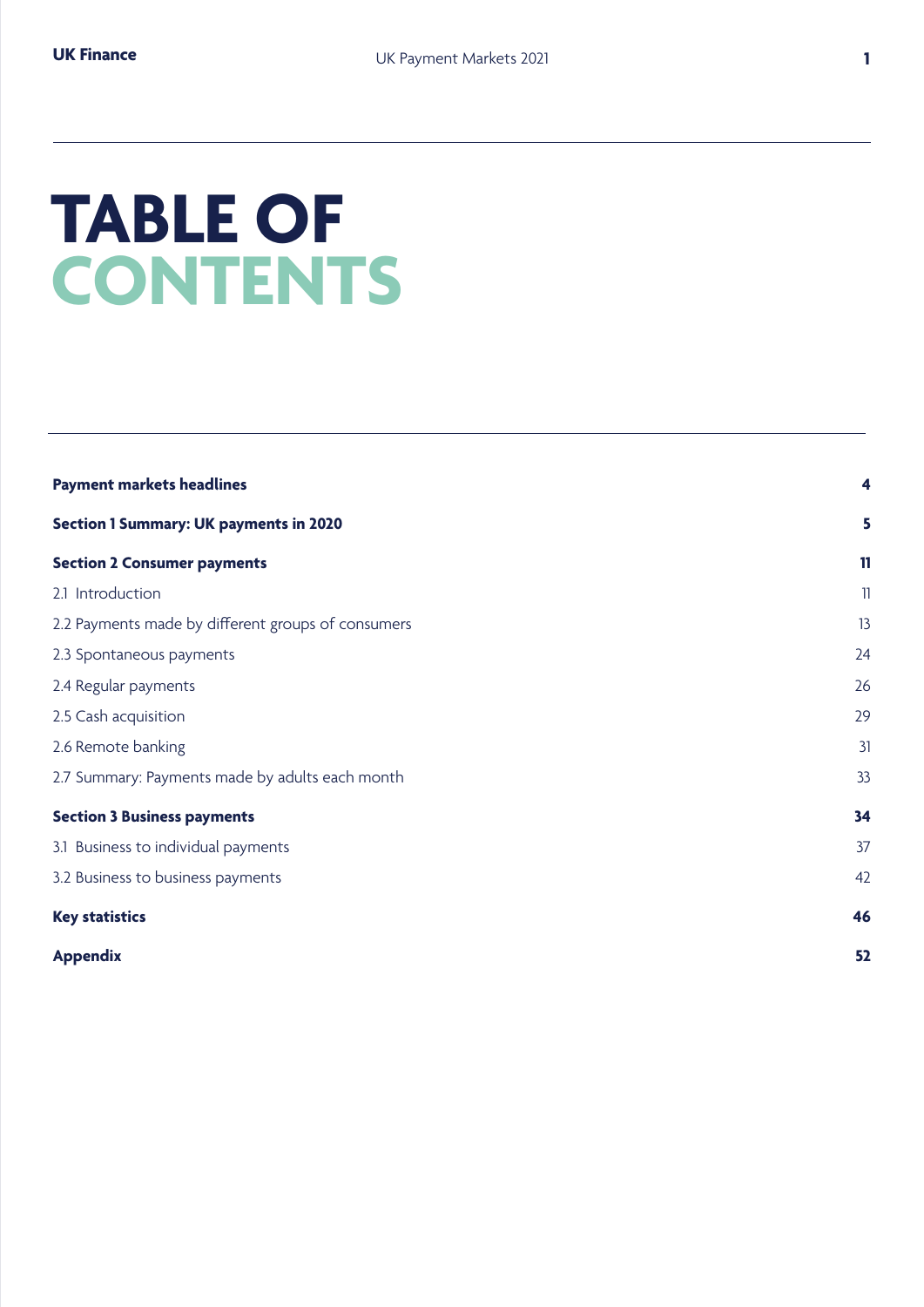#### **Charts**

| Chart 1.1 Payment volumes (millions) 2010 to 2020                                         | 5              |
|-------------------------------------------------------------------------------------------|----------------|
| Chart 1.2 Percentage of registered mobile payment users in each age group, 2020           | $\overline{7}$ |
| Chart 2.1 Consumer payment volumes                                                        | 12             |
| Chart 2.2 Proportion of cardholders with multiple debit and credit card holdings          | 15             |
| Chart 2.3 Number of contactless card payments in the UK, millions                         | 16             |
| Chart 2.4 Proportion of people in each age group making contactless payments in 2020      | 17             |
| Chart 2.5 Percentage of registered mobile payment users in each age group, 2019 vs 2020   | 20             |
| Chart 2.6 Proportion of online card spending in the UK, 2019 to 2020                      | 21             |
| Chart 2.7 Consumer online purchases by sector - share of payments by volume, 2020         | 21             |
| Chart 2.8 Value of personal online spending by method                                     | 22             |
| Chart 2.9 Cash machine withdrawal volumes and values, 2010 to 2020                        | 29             |
| Chart 2.10 Remote banking use by age, 2019 v 2020                                         | 31             |
| Chart 2.11 Regular internet users and adults using internet, mobile and telephone banking | 32             |
| Chart 2.12 Use of remote banking services                                                 | 32             |
| Chart 3.1 Proportion of business payments made using different methods, 2020              | 35             |
| Chart 3.2 Number of business payments made using different methods, 2010 - 2020           | 36             |
| Chart 3.3 Business payments to individuals vs business payments to other businesses, 2020 | 37             |
| Chart 3.4 Business payments to individuals vs business payments to other businesses, 2020 | 38             |
| Chart 3.5 UK employees by type of employment and method by which they were paid, 2020     | 39             |
| Chart 3.6 UK employees and frequency of payment                                           | 39             |
| Chart 3.7 Methods used to pay welfare benefits and state pensions, 1990-2020              | 41             |
| Chart 3.8 Proportion of expenses paid using different methods, 2019 v 2020                | 42             |
| Chart 3.9 Business-to-business payments by method, 2010 vs 2020                           | 43             |
| Chart 3.10 Business payments made using cards, million payments                           | 44             |
|                                                                                           |                |